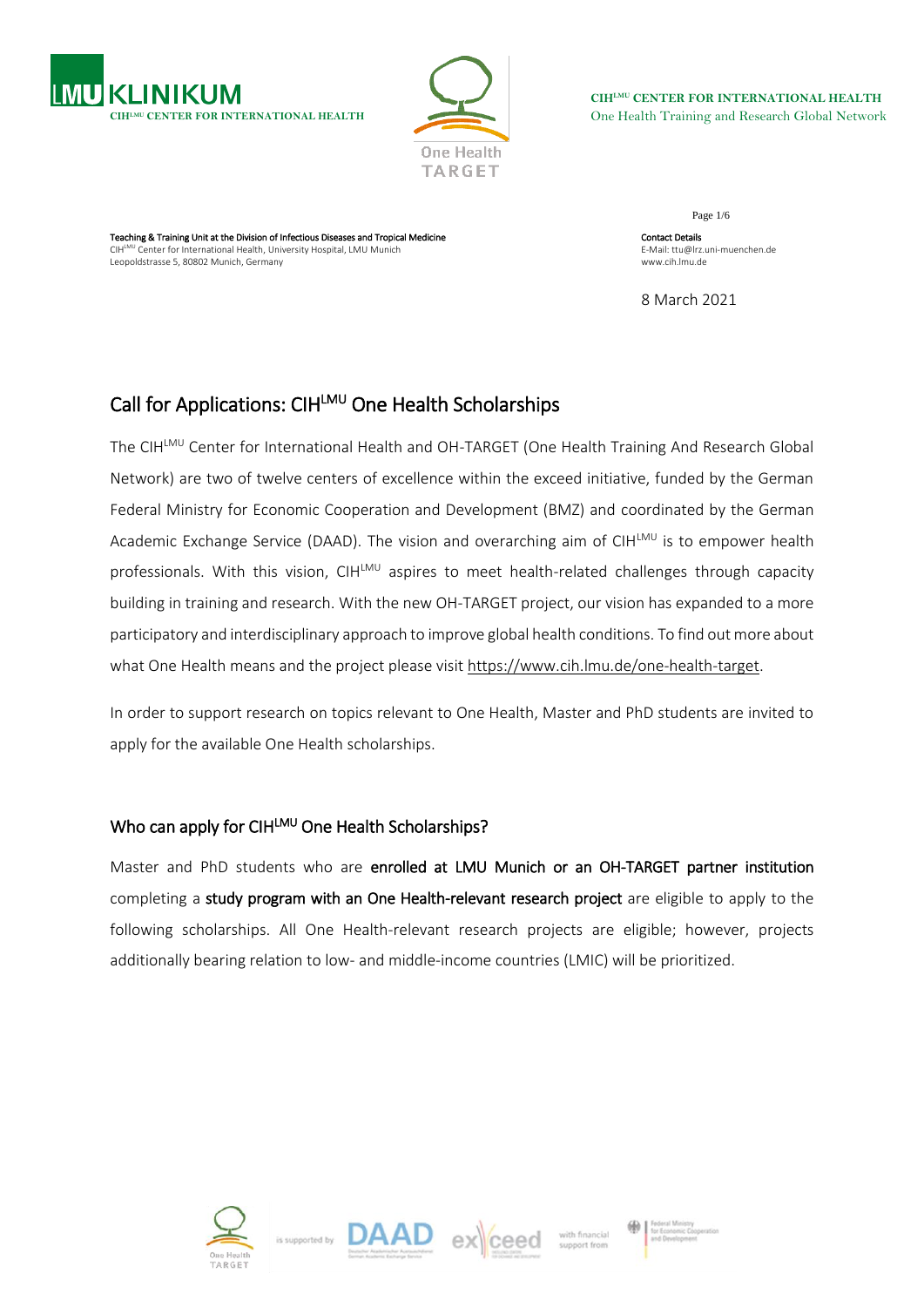



Page 2/6

# The following scholarships are available for project-related student activities between 1 April to 30 September 2021:

# 1. Travel Scholarships

The travel scholarships allow eligible Master and PhD students to travel within Germany, within or between LMIC countries (as per valid **DAC list)** or between Germany and an LMIC country for project-related reasons (e.g. field work, conferences, module blocks, defenses). This scholarship can only be used for travel expenses of flights or long-distance trains (no taxis or other local public transportation) in accordance with cost-effective and economic principles (only economy class). The travel expenses will be reimbursed upon submission of receipts and proof of payment (e.g. credit card or bank statement) after the traveling.

## 2. Accommodation & Subsistence Scholarships

Three different types of accommodation scholarships are available:

## a. Duration between 1-22 days

This scholarship allows eligible Master and PhD students to spend project-related short-term stays away from the student's research site and/ or residence (e.g. for conferences, workshops). This short-term scholarship can only be used for hotel expenses including breakfast (if stated on the hotel receipt) in accordance with the Bavarian travel expenses act (Bayrisches [Reisekostengesetz,](https://www.gesetze-bayern.de/Content/Document/BayRKG) BayRKG) and the cost-effective and economic principles. This scholarship cannot be used for any other purpose (e.g. restaurant bills) and the accommodation expenses will be reimbursed upon submission of receipts and proof of payment (e.g. credit card or bank statement) after the stay.

# b. Duration between 23 days and 3 months

This middle-term scholarship allows eligible Master and PhD students with a citizenship from a LMIC country (as per valid [DAC list\)](http://www.oecd.org/dac/financing-sustainable-development/development-finance-standards/DAC-List-ODA-Recipients-for-reporting-2021-flows.pdf) to spend project-related time in their research country or other countriesfor e.g. defined study periods abroad. Students with a citizenship from a country not listed in the DAC list are also eligible to apply for this subsistence scholarship as long as their project-related stay will take place in a LMIC country. This scholarship is awarded in the form of a monthly pre-payment.





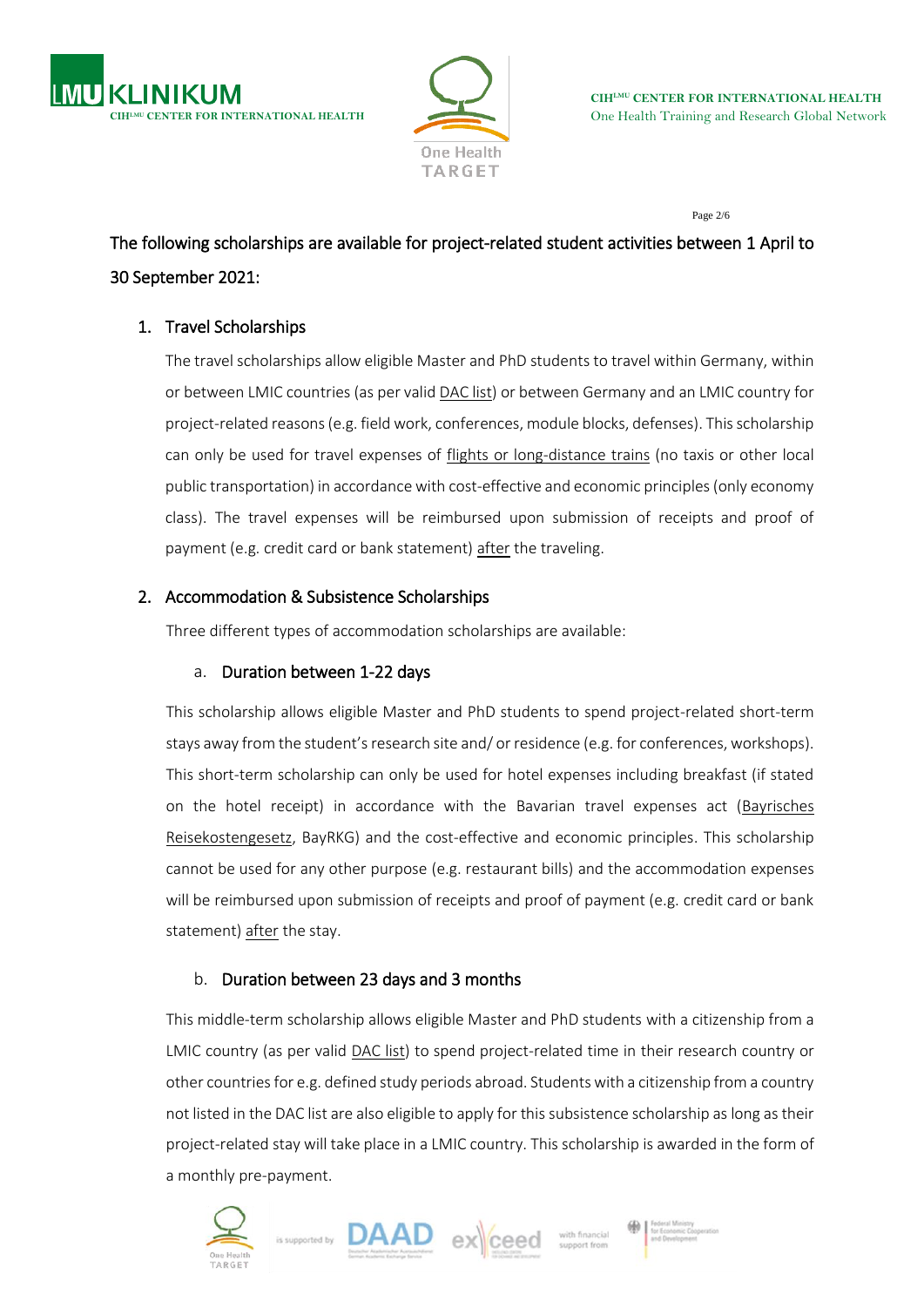



Page 3/6

#### c. Duration between 3 and 6 months

This long-term scholarship covers subsistence expenses for up to 6 months in form of a monthly pre-payment to eligible Master and PhD students with a citizenship from a LMIC country (as per valid [DAC list\)](http://www.oecd.org/dac/financing-sustainable-development/development-finance-standards/DAC-List-ODA-Recipients-for-reporting-2021-flows.pdf) whose last earned academic degree is not dating back longer than 6 years at the time of application. PhD students that already started their research thesis projects are only eligible if the start of the project is not dating back longer than 3 years. Furthermore, students with a citizenship from a LMIC country (as per valid [DAC list\)](http://www.oecd.org/dac/financing-sustainable-development/development-finance-standards/DAC-List-ODA-Recipients-for-reporting-2021-flows.pdf) who are currently in Germany are only eligible if they have not resided in Germany for longer than 15 months at the time point of application. However, this does not apply for applicants who came to Germany to study, to pursue a doctoral study or to fulfill other scientific work. Moreover, persons who have been granted refugee status are also exempt from this regulation. With the signature of the beneficiary it is confirmed that the subsidized individual of the project fulfils the prefixed prerequisites. This scholarship is awarded in the form of a monthly pre-payment.

#### 3. Scholarship for Supervisor visits

This scholarship allows supervisors from the LMU or an OH-TARGET partner institution to visit their respective students at the research or study site. Please note, eligible Master or PhD students can apply for the scholarship on behalf of their supervisors. However, flights and hotels need to be booked by the supervisors themselves in order to get refunded after the supervisor visit. Furthermore, after the supervisor visit the student needs to write and hand in a report including the agenda and summary of the visit to CIH.

#### a. Travel Scholarship for Supervisor visits

This scholarship can only be used for flight expenses in accordance with the cost-effective and economic principles (only economy class). The travel expenses will be refunded upon submission of receipts and proof of payment (e.g. credit card or bank statement) after the traveling. Please note, only flights between Germany and a LMIC country (as per valid [DAC list\)](http://www.oecd.org/dac/financing-sustainable-development/development-finance-standards/DAC-List-ODA-Recipients-for-reporting-2021-flows.pdf) or within LMIC countries can be refunded.

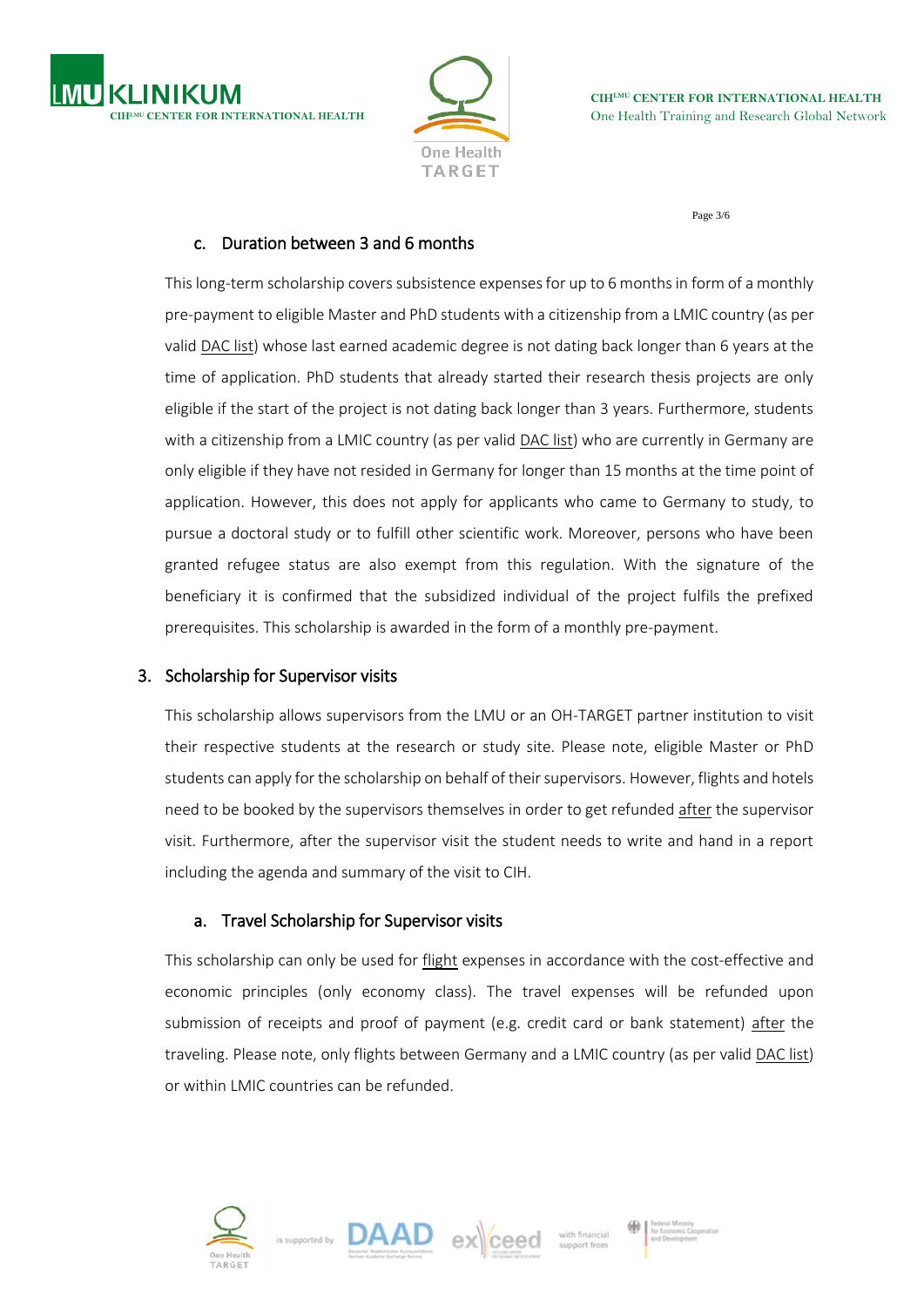



Page 4/6

### b. Accommodation Scholarship for Supervisor visits

This accommodation scholarship can only be used for hotel expenses including breakfast (if stated on the hotel receipt) in accordance with the Bavarian travel expenses act [\(Bayrisches](https://www.gesetze-bayern.de/Content/Document/BayRKG)  [Reisekostengesetz,](https://www.gesetze-bayern.de/Content/Document/BayRKG) BayRKG) and the cost-effective and economic principles. The period of time in which the supervisor visit takes place must not exceed 7 days, including the arrival and departure day. The hotel expenses will be refunded upon submission of receipts and proof of payment (e.g. credit card or bank statement) after the supervisor visit.

## Summary of the available travel and accommodation scholarships including eligibility criteria:

|                                                              | <b>Student form LMIC country</b><br>(per valid DAC list)                                                                                                                                              | Student from no-LMIC country<br>(countries not on DAC list)                                        |  |
|--------------------------------------------------------------|-------------------------------------------------------------------------------------------------------------------------------------------------------------------------------------------------------|----------------------------------------------------------------------------------------------------|--|
| Eligibility criteria<br>(applicable for all<br>Scholarships) | Master or PhD Student<br>٠<br>Enrolled at LMU or an OH-TARGET partner institution<br>$\bullet$<br>One Health relevant research topic<br>(prioritization of OH topics with LMIC relevance)             |                                                                                                    |  |
| <b>Travel Scholarship</b>                                    | Only for travel by flight and long-distance train<br>$\circ$<br>Only economy class<br>$\circ$<br>$\circ$<br>Germany and LMIC countries<br>Refunding of travel expenses after the traveling<br>$\circ$ | Traveling within Germany or LMIC countries or between                                              |  |
| Accommodation<br>Scholarship<br>$1 - 22$ days                | $\circ$<br>$\circ$                                                                                                                                                                                    | Only hotel incl. breakfast (if stated on the receipt)<br>Refunding of expenses after the traveling |  |
| Subsistence<br>Scholarship<br>$23$ days $-$<br>3 months      | Monthly pre-payment<br>$\circ$                                                                                                                                                                        | Only for stays<br>$\circ$<br>in a LMIC country<br>Monthly pre-payment<br>$\circ$                   |  |
| Subsistence<br>Scholarship<br>$3 - 6$ months                 | last earned academic<br>degree is not dating back<br>longer than 6 years<br>Monthly pre-payment<br>$\circ$                                                                                            | not available                                                                                      |  |





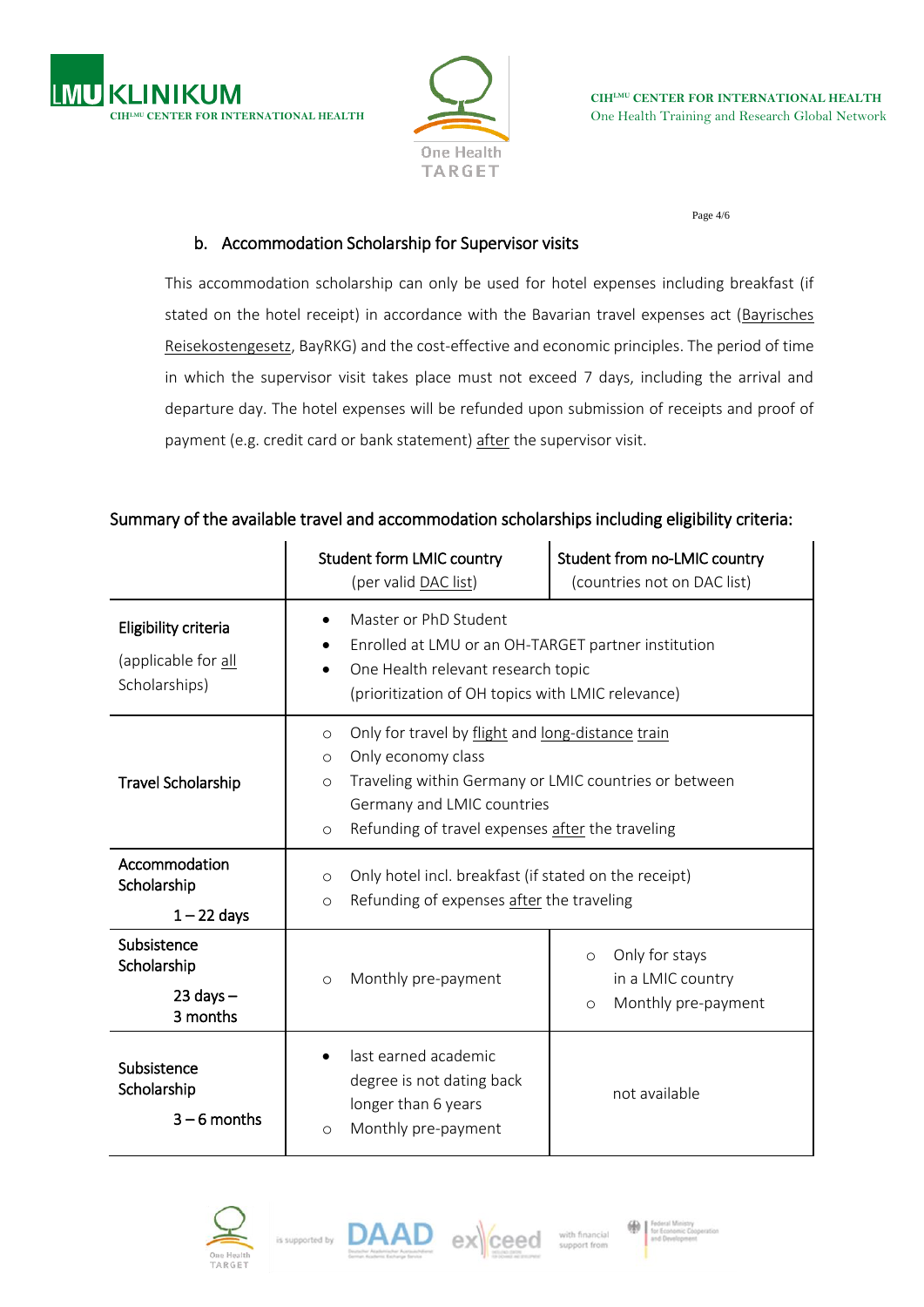



Page 5/6

# In order to apply for a CIH<sup>LMU</sup> One Health scholarship, please provide the following documents:

- Scan of your valid passport showing picture and personal data (mandatory)
- Proof of an **official university enrollment**, e.g. Master studies or PhD program (mandatory)
- Scan of your last official Academic certificates (if applicable)
- Motivation letter: (word count max. 500) Please indicate why it is you who should receive a CIHLMU One Health scholarship by specifying your motivation and the need for the scholarship. Furthermore, please name us the title of your research project and explain to us why you think it is One Health relevant. If applicable, also lay out the relevance for LMICs. For your Motivation letter, please cover the following topics using the indicated word count:

Motivation & need (word count max 200) Description of research topic (word count max. 100) Relation to One Health (word count max 100) Relation to LMICs (if applicable, word count max 100)

# Evaluation and Selection

Only complete applications fulfilling the eligibility criteria and the formal requirements will be reviewed by the Selection Board. Among all scholarship applications, the selection board votes according to strict selection criteria including coherence of the motivation letter and neediness.

Results of the evaluation and selection process will be announced to the applicants by the end of March 2021 by E-Mail and scholarship awardees will receive a Scholarship Certificate.